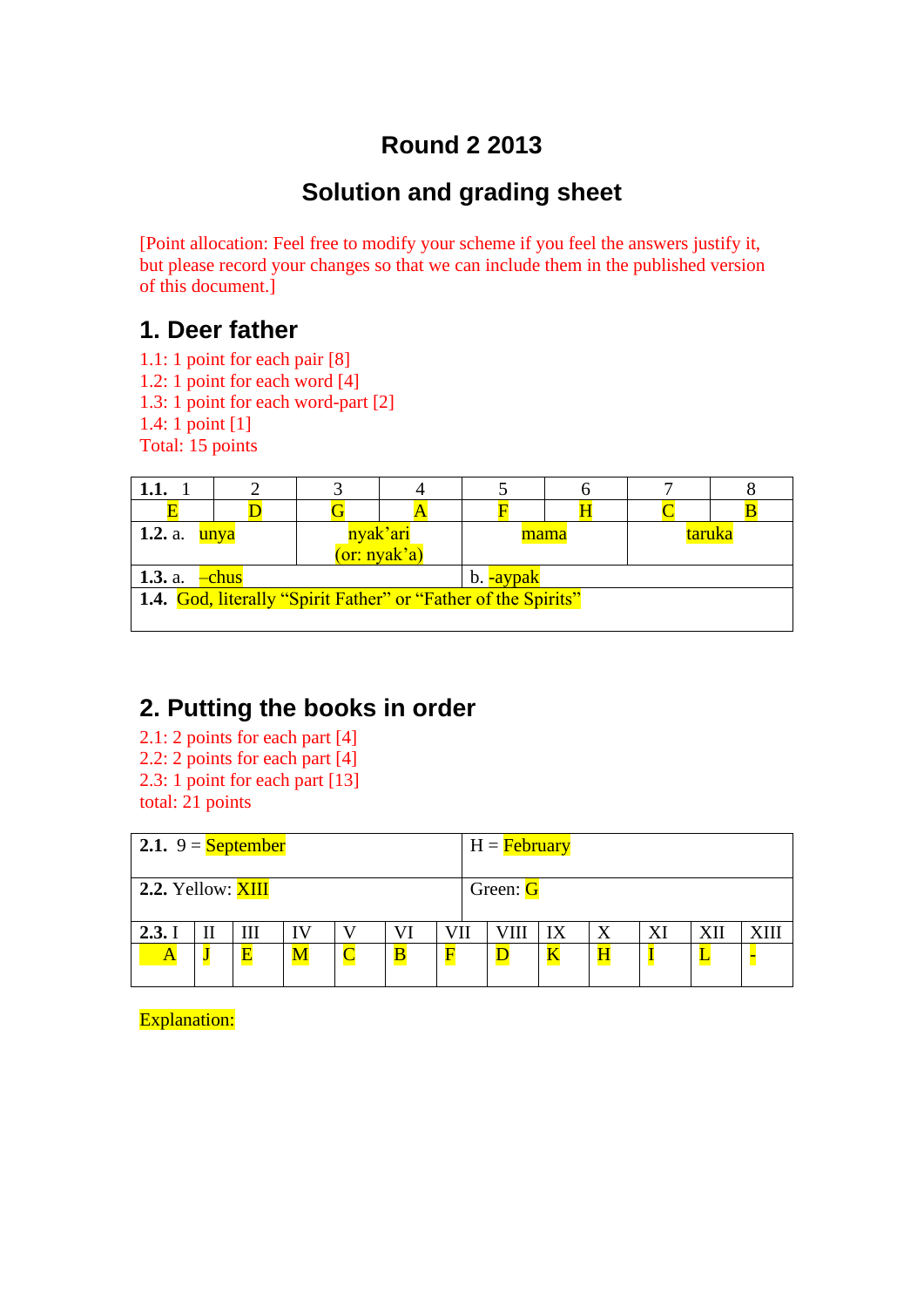|      | Georgian                       |    | Armenian                                    |    |                   | Logical Order |   |
|------|--------------------------------|----|---------------------------------------------|----|-------------------|---------------|---|
| ı    | o3bopo [ivnisi]                |    | A. Zniupu [jounis]                          | ۱. | Jan.   IV         |               | м |
| Ш    | აპრილი [aprili]                |    | B. <b>Unjuuphp</b> [nojember]               | 2. | Feb. $ X $        |               | н |
| Ш    | ოქტომბერი [ok'tomberi]         | C. | Uwnu [mart]                                 | 3. | Mar. $ V $        |               | C |
| IV   | იანვარი [ianvari]              | D. | Uեպտեմբեր [september]                       | 4. | Apr. II           |               | J |
| V    | მარტი [marti]                  | Е. | Znluntuptp [hoktember]                      | 5. | $May$   IX        |               | К |
| VI   | ნოემბერი [noemberi]            | F. | Oqnuunnu [ohgostos]                         | 6. | June   I          |               | A |
| VII  | აგვისტო [agvisto]              | G. | $\Phi$ and $[$ pete]<br>wrong               | 7. | July X            |               | L |
| VIII | სექტემბერი [sek'temberi]       |    | H. <b><i><u>Dunpuup</u></i></b> [p'etrouar] | 8. | Aug.   VII        |               | F |
| ΙX   | dsobo [maisi]                  | I. | Դեկտեմբեր [dektember]                       | 9. | Sep. VIII         |               | D |
| X    | თებერვალი [t'ebervali]         | J. | Uuph <sub>1</sub> [april]                   | 0. | $Oct.$  III       |               | E |
| XI   | დეკემბერი [dekemberi]          |    | K. Uwju [majis]                             |    | $II.$ Nov. VI     |               | В |
| XII  | ივლისი [ivlisi]                | L. | Znyhu [joulis]                              |    | $ 2. $ Dec. $ X $ |               | T |
| XIII | აგტისლისი [avtislisi]<br>wrong |    | M. Zniulup [jounouar]                       |    |                   |               |   |

# **3. Beja**

3.1,2: 2 points for a perfect answer; 1 point for up to two mistakes. [20] 3.3: 1 point per bullet covered. [12]

| 3.1.1.           | The camel has seen the man     |
|------------------|--------------------------------|
| 2.               | He does not eat a flower       |
| 3.               | She can eat a horse            |
| $\overline{4}$ . | The man can collect water      |
| 5.               | <b>She cannot see a donkey</b> |
| 3.2.6.           | <b>Tak oogwib kanriif</b>      |
| 7.               | <u>Idooba katamya</u>          |
| 8.               | Uumeek oofaar tamaab kiike     |
| 9.               | <b>Uugwib win kiike</b>        |
| 10.              | Tuuyaas yooaab danbiilt kitte  |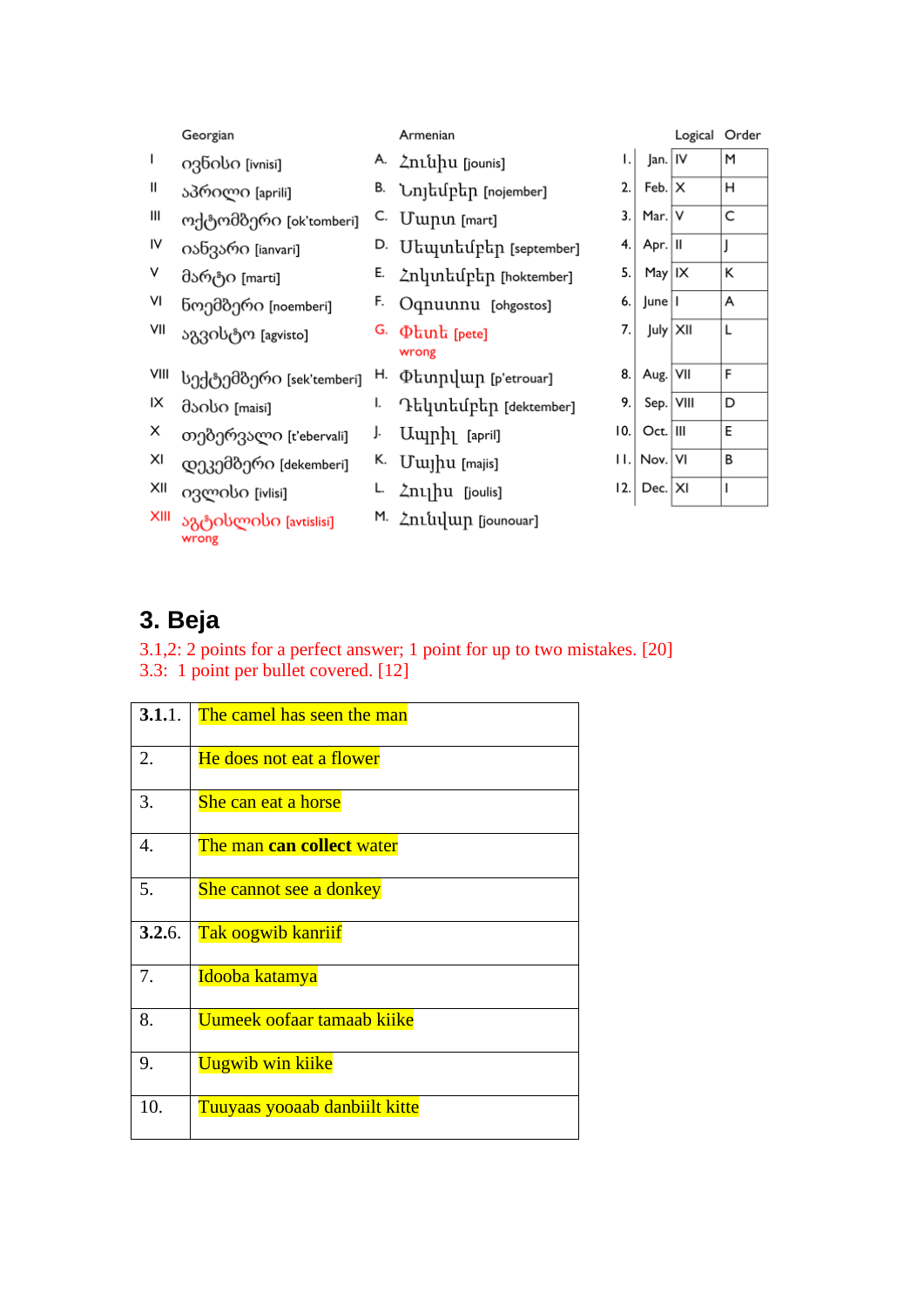#### **3.3. How Beja works**

- 1. gender: masculine (no t: -y, e.g. tamya; -b, e.g. tamaabu) vs feminine (t-/-t, e.g. tilaga, rhitni, tidbil; **t**ilaga win**t** ki**tt**e).
- 2. case: nominative/subjective (prefix = uu, e.g. uutak, tuukaam, uumeek) vs accusative/objective (prefix =  $\omega$ , e.g. ootak, oomeek, oofaar); neutralized to i before two or more syllables.
- 3. definiteness: indefinite (no prefix, e.g. yooaab, doobaab) vs definite (uu/oo/i-, e.g. ooyoo, tidooba, )
	- a. Also suffix –b marks masculine accusative/objective indefinite (e.g. yoob, kil'oob)
- 4. person/number/tense: some verbs take suffixes (e.g. diwiini, kadiwta), others take prefixes and infixes (e.g. tidbil, danbiil)
- 5. past participle: suffix –aa for all verbs (e.g. tamaabu, diblaab)
- 6. negative: marked by prefix  $ka$  + suffixing verb, or  $k$  + prefixing verb.
- 7. negative present:  $k(a) +$  **past** tense  $[odd!]$
- 8. 'be'/copula: suffix –u (e.g. gwibu, winu)
	- a. added to accusative/objective (e.g. tamaabu)
- 9. negative 'be': negative iike/itte (e.g. k-iike/k-itte)
- 10. perfect/has done: past participle  $+$  'be' (e.g. tamaabu, diblaab kiike)
- 11. 'can': present, treated as an adjective so add t for feminine  $+$  'be' (e.g. kanriifu, tamtiniit kitte)
- 12. word order: subject/nominative + object/accusative + verb/'be' suffix

### **4. Stockholms Tunnelbana**

1 point for each item. Total  $= 41$ .

| <u>29</u>       | Abraham's Mountain                     |                | King's Garden                |
|-----------------|----------------------------------------|----------------|------------------------------|
| 31              | Alder Bay                              | 78             | Lake Mälaren Heights         |
| 70              | Alder Village                          | 76             | Manor                        |
| 79              | Axel's Mountain                        | 90             | Mary Market                  |
| 50              | <b>Band Pasture</b>                    | 26             | <b>Meadow Village Square</b> |
| 64              | <b>Birch Pasture</b>                   | 32             | <b>Mount Christine</b>       |
| $\overline{7}$  | <b>Channel Village Mountain Centre</b> | 98             | <b>Mountain Hammer</b>       |
| 92              | <b>Charles Square</b>                  | 36             | Odin Square                  |
| $\overline{24}$ | Dark Mountain                          | 53             | Pasture Manor                |
| 61              | Fathertown                             | 10             | <b>Rink Village</b>          |
| 62              | <b>Fathertown Beach</b>                | 74             | <b>Spring Mountain</b>       |
| 57              | <b>Forest Church Garden</b>            | 73             | Spring Village Farm          |
| $\overline{44}$ | Gullmar's Square                       | 35             | St. Eric's Square            |
| 69              | <b>Hall Grove</b>                      | 49             | <b>Sture Village</b>         |
| 63              | Hammer Village Heights                 | 84             | <b>Telephone Square</b>      |
| 38              | Haymarket                              | <b>100</b>     | <b>Tender Village Center</b> |
| 19              | Hazel Village Beach                    | 33             | Thorild's Square             |
| $\overline{20}$ | Hazel Village Farm                     | $\overline{3}$ | <b>Town Pasture</b>          |
| 17              | House Village                          | 86             | <b>Western Cottage</b>       |
| $25\,$          | <b>Iceland Market</b>                  | $\overline{4}$ | Westwood                     |
| $\overline{21}$ | John's Grove                           |                |                              |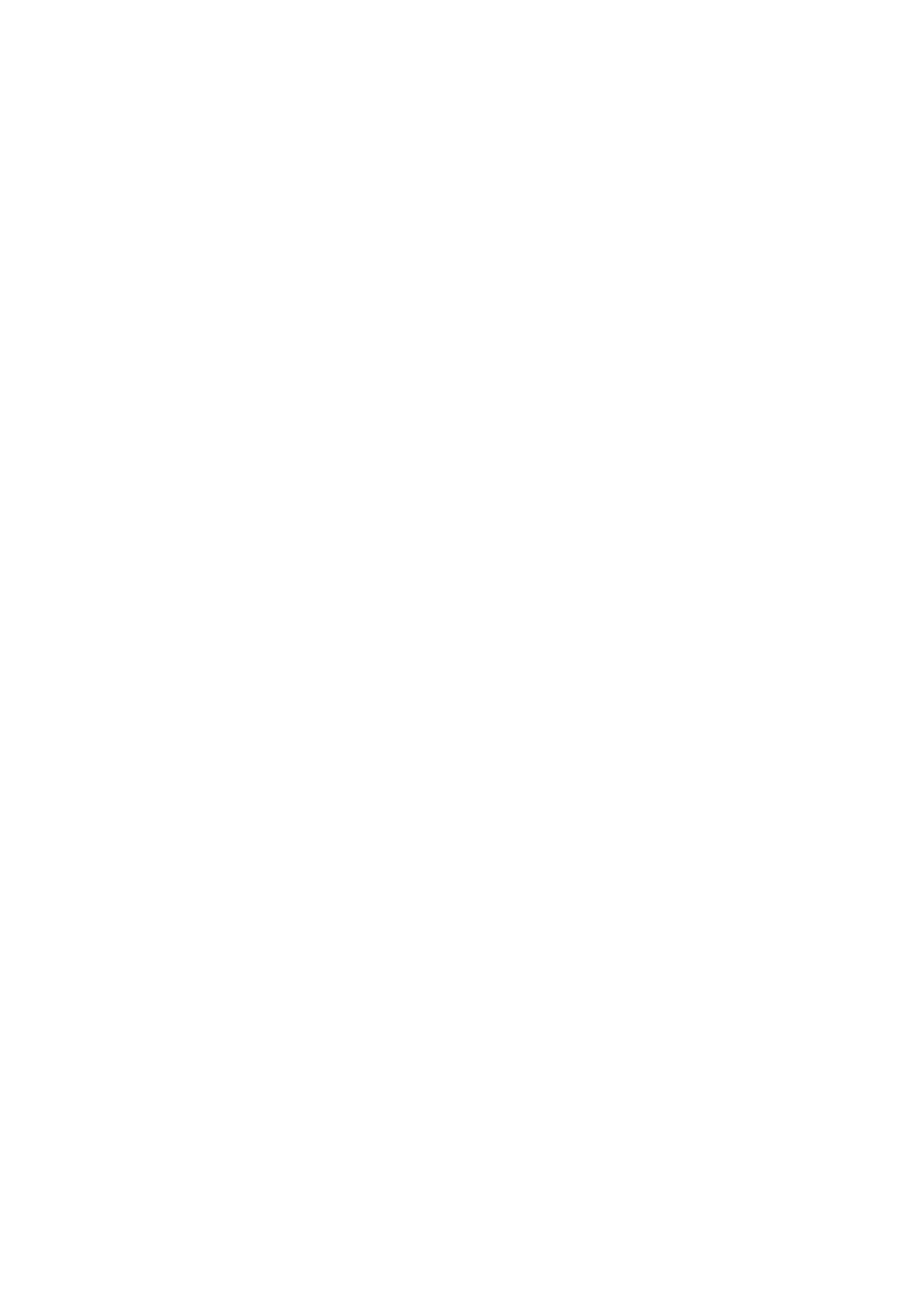## **5. Playing the cognate game**

5.1: 1 point for each correct answer (total  $= 40$ )

5.2: 1 point for each correct pair and an additional point for each correct English translation (total  $= 4$ )

5.3: 2 points for each perfect answer, 1 point for getting the basic idea with minor errors (total  $= 40$ )

Grand total  $= 84$ .

| 5.1. English                       | Swahili (1-20) | Indonesian (a-t)        |
|------------------------------------|----------------|-------------------------|
| Bring me your notebook.            | 10             | A                       |
| Bring your books to school.        | q              | $\overline{\mathbf{B}}$ |
| He sold me a book.                 |                | E                       |
| His shirt is on his thigh.         | 17             |                         |
| I didn't have time on Friday.      | 19             |                         |
| I have books about Jews.           | 11             | O                       |
| I like the Dutch flag.             | 13             | $\overline{\text{R}}$   |
| I speak Swahili.                   | 14             | $\overline{\text{O}}$   |
| I study biology.                   | 12             | $\overline{\text{N}}$   |
| In Swahili you can say what's new. | 5              | D                       |
| My brother's shirt is green        | 16             |                         |
| My sister studies chemistry.       | $\overline{2}$ | $\overline{\mathrm{H}}$ |
| My sister's headscarf is blue.     | $\overline{3}$ | G                       |
| On Fridays I pray.                 | 18             | $\overline{\mathrm{K}}$ |
| These districts are safe.          | 20             | T                       |
| This list says that you are poor.  | 15             | $\overline{\text{M}}$   |
| This neighborhood is safe.         |                |                         |
| Today is Thursday.                 | 8              | F                       |
| Tomorrow you're going to Egypt.    |                |                         |
| Yesterday I read the Bible.        | 4              | P                       |

| 5.2. Swahili | <b>English meaning of</b> | <b>Indonesian</b>  | <b>English meaning of Indonesian</b> |
|--------------|---------------------------|--------------------|--------------------------------------|
| word         | Swahili word              | misleading cognate | misleading cognate                   |
| daftari      | notebook                  | daftar             | list                                 |
| kaka         | <b>brother</b>            | kakak              | (older) sister (or brother)          |
| katika       | 1n                        | ketika             | <b>on</b>                            |
| kitabu       | book                      | (al-)kitab         | the bible                            |